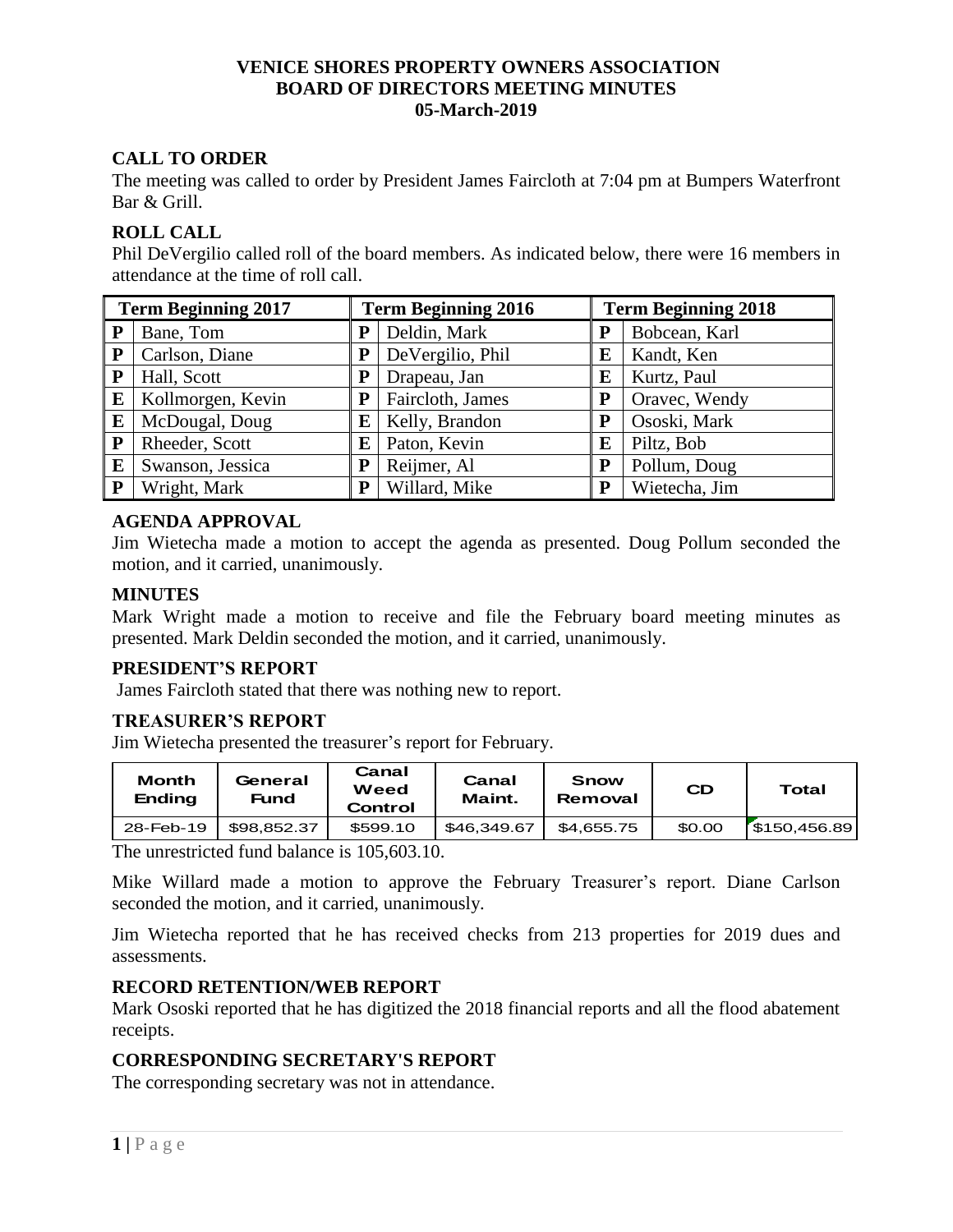## **VENICE SHORES PROPERTY OWNERS ASSOCIATION BOARD OF DIRECTORS MEETING MINUTES 05-March-2019**

## **SOCIAL MEDIA**

There was nothing significant to report.

## **CANAL COMMITTEE**

Mark Wright stated that there was nothing new to report.

### **MAINTENANCE COMMITTEE**

- Scott Hall reported that the homeowner at the north end of Bayhaven has requested that the snow removal contractor be instructed to dump the snow at a nearby empty lot, there being no room for it on his property.
- Another homeowner has complained that the snowplow is plowing gravel, which is left on his lawn when the snow melts.
- Scott intends to have a report on crossover culvert replacements at the April meeting.
- In response to a question, Doug Pollum stated that the road drainage pumps have been in operation several times this winter, and he requested help in testing and reactivating other pumps. Also, Doug is working on a plan for reimbursing homeowners for electricity for pump operation.
- Mark Ososki reported that Belle Maer Harbor could be in violation of the Township bubbling ordinance.

### **BUILDING COMMITTEE**

Mark Ososki reported that, since taking over the Building Committee Chairman position as decided at the February board meeting, he has received no material from former chairman, Brandon Kelly.

Regarding the out-of-spec house on Windmill, Building Committee members have not met with homeowners Ken and Mary Rinke as agreed at the February board meeting.

## **DEED RESTRICTION REVIEW COMMITTEE**

Jan Drapeau reported that the Township has resolved the problem of an unlicensed pickup truck in the rear yard of a VS home. Also, a tree is obstructing Canal 4 and will need to be cut and removed.

### **CIVIC AFFAIRS**

Al Reijmer reported that the owners of the former Gino's Surf plan to make it into a banquet hall.

### **WELCOMING COMMITTEE**

By email, Jessica Swanson reported that she now has the materials she needs and will have welcomed all new owners before the April Meeting.

### **EVENTS COMMITTEE**

Regarding the No Winter Blues event, Dianne Carlson reported that were 136 paid reservations.

### **NOMINATING COMMITTEE**

By email, Jessica Swanson reported that she has received seven applications from current board members whose terms are expiring in May. James Faircloth stated that he has received an application from the eighth current board member. Jessica will also follow-up with a couple of people who have expressed interest.